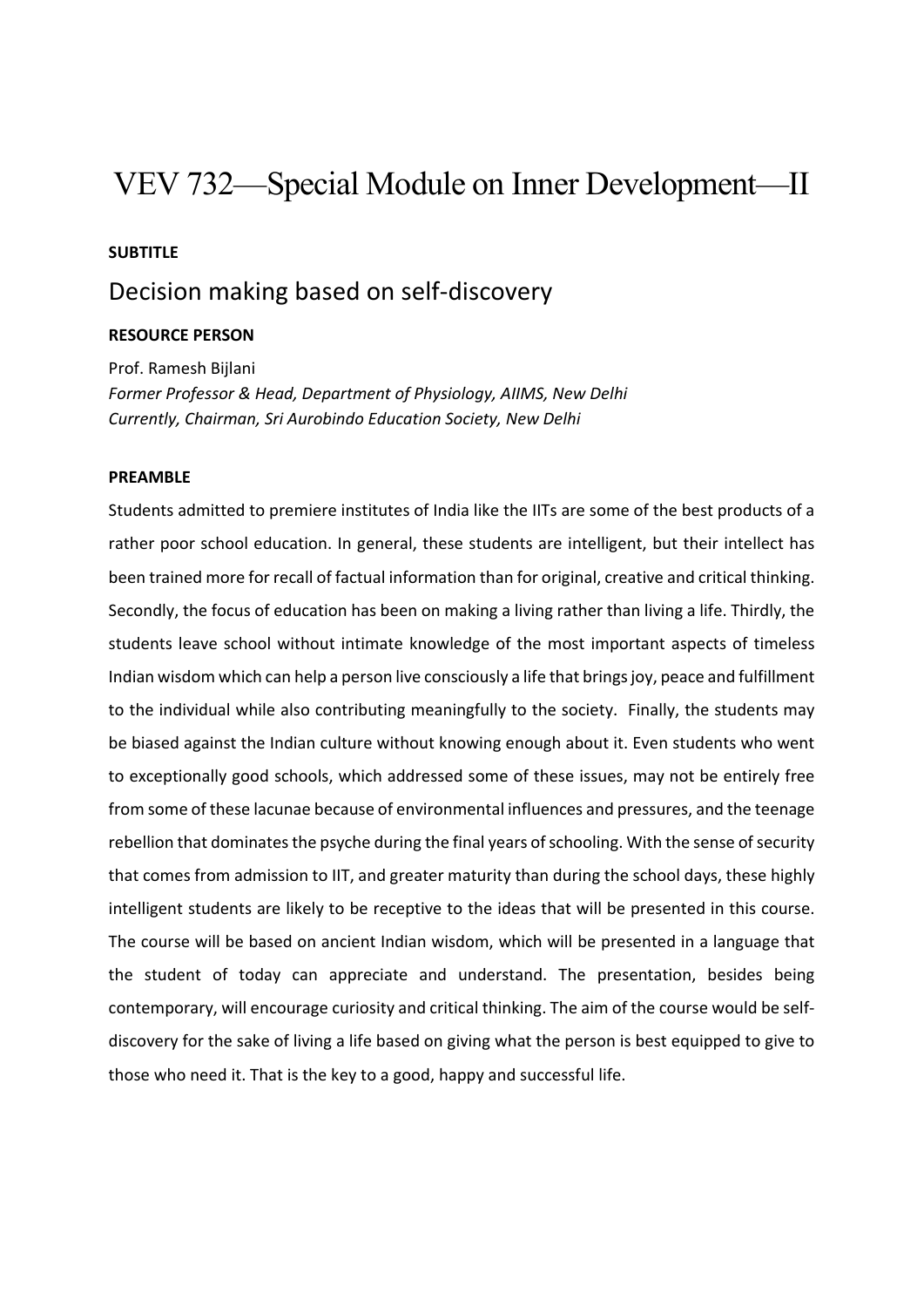### **OBJECTIVES**

At the end of the course, the student should:

- ‐ Understand that the purpose of life beyond physical comforts, and emotional and intellectual satisfaction
- ‐ Have a general formula for managing stressful situations with minimum pain and maximum personal growth
- ‐ Have a general idea of the latest advances in modern medicine, which have once again reinforced the value of a healthy lifestyle, the mind‐body relationship, and the valuable role of self‐healing mechanisms of the body in recovery from disease
- ‐ Understand the value and validity of interrelatedness that goes beyond relationships based on blood or marriage
- ‐ Be able to narrate different parts of the being that constitute the totality of a person, and their interplay and interrelationship
- ‐ Know the process and technique of meditation
- ‐ Understand yoga in its most comprehensive terms
- ‐ Understand the historical context behind the high receptivity to ancient Indian wisdom in the western countries today

#### **CONTACT TIME**

|             | Total                                                        | 14 hours     |
|-------------|--------------------------------------------------------------|--------------|
| Practicals: | $4 \times 1$ hour each = 4 hours, considered to be = 2 hours |              |
| Lectures:   | 8 x 1 hour 30 minutes each                                   | $= 12$ hours |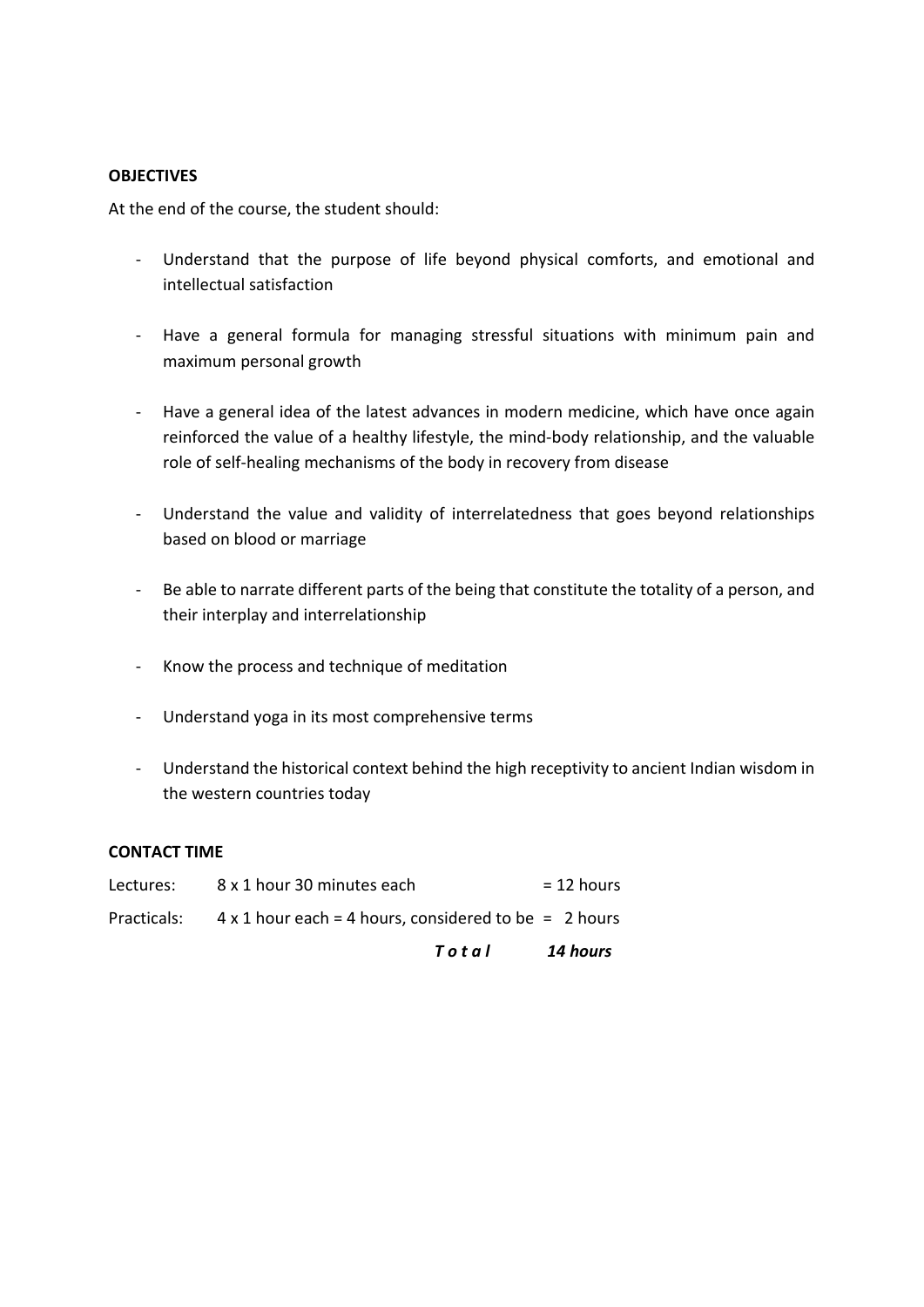# **THEMES AND TOPICS**

## *Lectures*

- 1. Introduction to one another and the course; getting introduced to yoga
- 2. Schools of yoga
- 3. The process and technique of meditation
- 4. Who am I
- 5. The purpose of life
- 6. Stress management
- 7. Mind‐body connection in relation to health and disease
- 8. Ancient Indian wisdom in the global context

# *Practicals*

4 sessions of 1 hour each for practice of Asanas and Pranayamas

# **MAXIMUM NUMBER OF STUDENTS: 50**

# **EXPECTATIONS FROM THE STUDENTS**

- ‐ Attendance: at least 12 hours out of 14 hours
- ‐ Sincerity
- ‐ Desire to learn, and willingness to unlearn

# **ASSESSMENT**

The course is an audit‐only course. Hence the grade awarded will be only **Pass** / **Fail**.

Pass criterion: at least 12 hours of attendance out of 14 hours.

# **BRIEF PROFILE OF THE RESOURCE PERSON**

**Dr. Ramesh Bijlani** (b. 1947) is a medical doctor, writer, teacher, scientist, and above all a person committed to using his unique blend of talents for touching the hearts and lives of his fellow beings. He was educated at the All India Institute of Medical Sciences (AIIMS), New Delhi, where he did his MBBS and MD, and at the Massachusetts Institute of Technology (MIT), Cambridge MA, USA, where he did a master's course (SM) in nutrition. Dr. Ramesh Bijlani joined on the faculty of the Department of Physiology at his alma mater in 1977, became a full Professor in 1987, and Head of the Department in 1996. While at AIIMS, the focus of his research was on nutrition in relation to cardiovascular disease and diabetes. In 1992 he started going into the depths of yoga, specially the integral yoga of Sri Aurobindo and the Mother. His personal and professional life converged in the year 2000 when he initiated at AIIMS a patient care facility for providing lifestyle modification courses based on yoga in tune with the latest developments in mind‐body medicine. In the year 2005, he took voluntary retirement from AIIMS to find more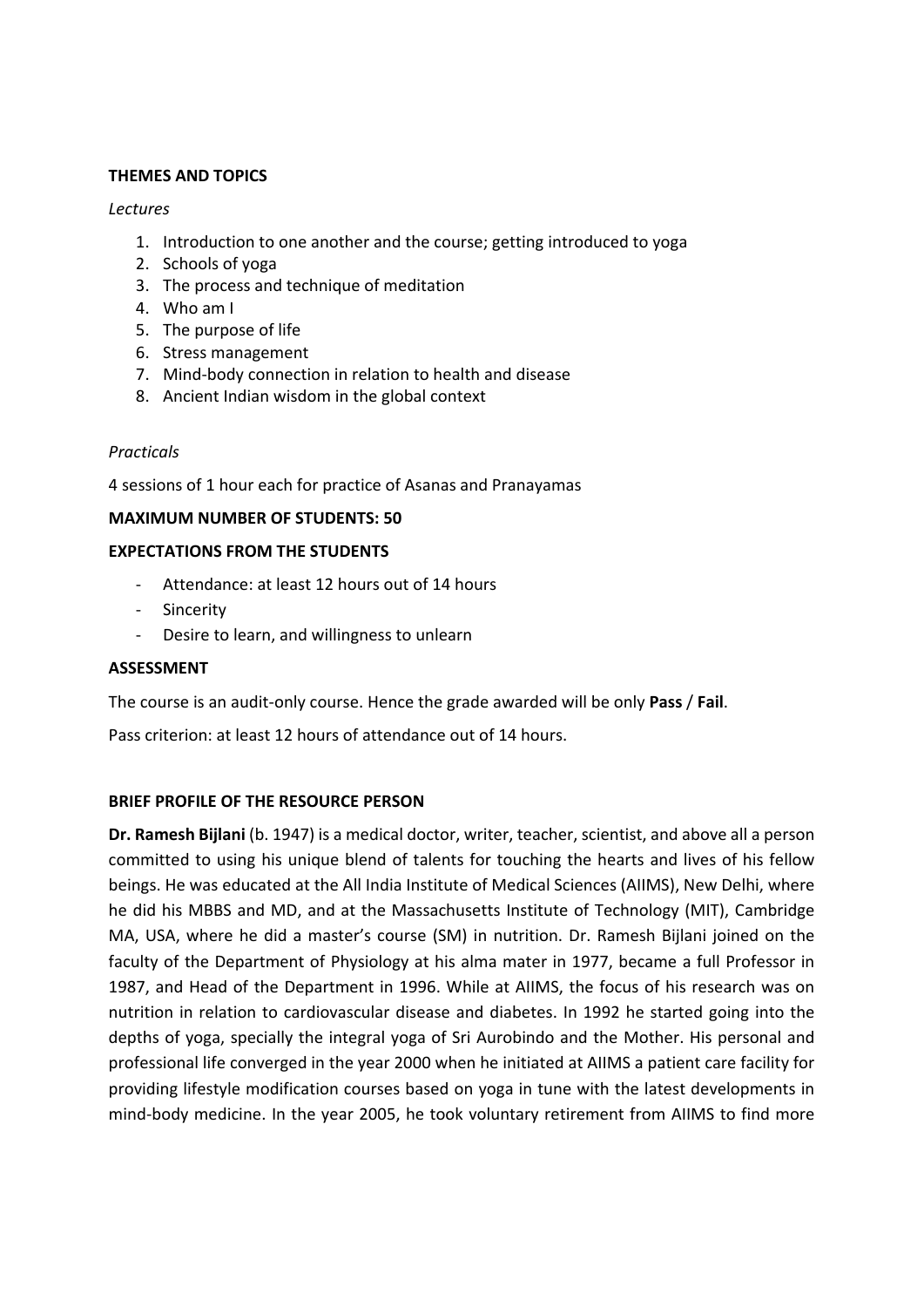time for dissemination of yoga. Prof. Bijlani was elected a Fellow of the National Academy of Medical Sciences (India) in 2005, and conferred an honorary doctorate in yoga by Swami Vivekananda Yoga Anusandhana Samsthana, Bangalore in 2006. Besides his more than 200 research publications, he has written extensively for children, medical students and non‐ technical adult readers. He has to his credit 17 published books, more than 50 popular articles, and more than 200 blogs on spiritual subjects on the spiritual networking website, *The Speaking Tree*, managed by the Times of India group. Currently he stays and works at Sri Aurobindo Ashram – Delhi Branch, gives inspirational talks, conducts spiritual retreats, runs courses on yoga and mind‐body workshops, edits the Ashram's on‐line magazine *The Call Beyond*, and continues to write.

For more about Dr. Bijlani, you may see his profile onwww.speakingtree.in/ramesh‐bijlani or http://en.wikipedia.org/wiki/Ramesh\_Bijlani

#### **Contact information**

*E‐mail:* rambij@gmail.com, *Phone:* 9312 83 0265

*Postal address* Sri Aurobindo Ashram – Delhi Branch New Delhi 110 016 *E‐mail*: contact@aurobindoonline.in, *Phone*: 011‐2656‐7863

#### **BOOKS by Dr Ramesh Bijlani**

- 1. Bijlani RL. *Eating Scientifically.* New Delhi: Orient Longmans, 1974, 176 pp. ISBN 08612‐5049‐4. (Out of print) **A popular book on nutrition.**
- 2. Bijlani RL, Nayar U (Editors). *Teaching Physiology: trends and tools.* New Delhi: All India Institute of Medical Sciences, 1983, 200 pp. (Out of print) **A book on medical education.**
- 3. Bijlani R. *Our Body: a wonderful machine.* New Delhi: National Book Trust (India), 1986, 32 pp. ISBN 81‐237‐1104‐2. Fourteenth Reprint 2011.Continues to be in print. A read-aloud picture book for 5-8 year olds. Translated into several Indian languages. Adopted by **Operation Blackboard. Adapted for neoliterates. The highest selling title published by the NBT for the decade 1995‐2005.**
- 4. Bijlani R. *Hum Kya Khayen (What should we eat).* New Delhi: National Council of Educational Research and Training, 1989, 70 pp. (Out of print) **A popular book in Hindi, specially addressed to 10‐15 year olds.**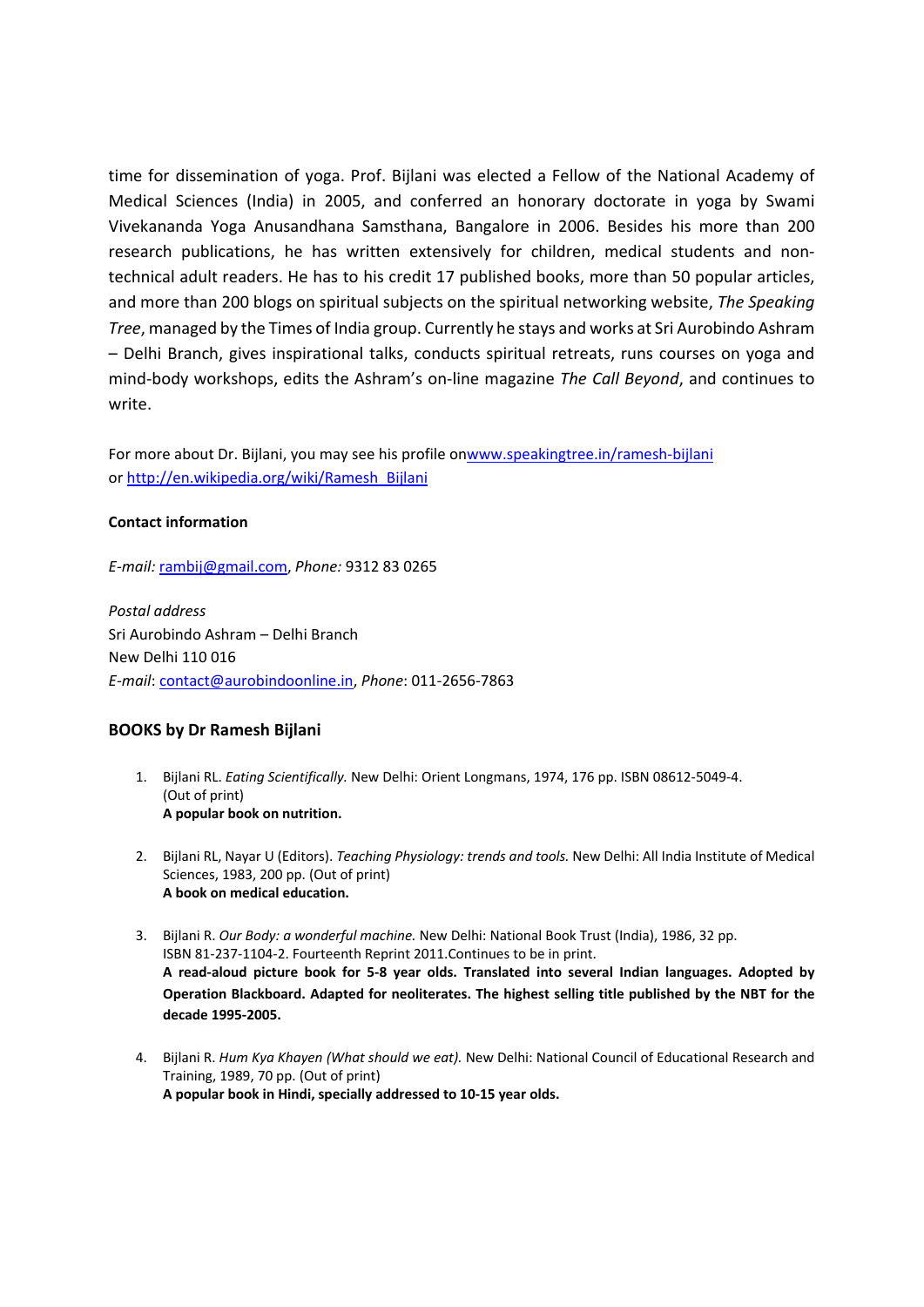- 5. Bijlani RL, Manchanda SK. *The Human Machine: how to prevent breakdowns*. New Delhi: National Book Trust (India), 1990, 235 pp. Revised editions 1995, 1999. Twelfth Reprint 2011. ISBN 978‐81‐237‐1584‐1 **A popular book addressed to the lay adult.**
- 6. Bijlani RL. *Nutrition: a practical approach.* New Delhi: Jaypee, 1992, 195 pp. 2nd edition, 2007, 179 pp. ISBN 978‐81‐844‐8112‐9 **A book for medical students and teachers, suitable for conversion into a tape‐slide programme.**
- 7. Bijlani RL. *Understanding Medical Physiology*. New Delhi: Jaypee, 1995, 1997. 3rd edition, 2004, 948 pp. ISBN 978‐93‐80704‐81‐4 **A textbook for medical students and teachers that stimulates enquiry and encourages critical thinking.**
- 8. Bijlani RL. *B.K. Anand: easy to admire, difficult to emulate*. New Delhi: Jaypee, 1997, 115 pp. ISBN 81‐717‐9515‐3 **The biography of an eminent medical physiologist, Prof. B.K. Anand.**
- 9. Bijlani RL. *Fundamentals of Physiology*. New Delhi: Jaypee, 2001. 2nd edition, 2013, 424 pp. ISBN 81‐8448‐752‐7 **A textbook for undergraduate students in health sciences, which although concise, encourages thinking and the faculty of reasoning.**
- 10. Bijlani R. *The Return of Ram*. Gurgaon: Scholastics, 2006, 32 pp. ISBN 978‐81‐765‐5579‐1 A highly simplified version of the Ramayana in the form of a read-aloud and activity book for 5-8 year **olds.**
- 11. Bijlani RL. *Medical Research: all you wanted to know but did not know whom to ask*. New Delhi: Jaypee, 2008, 326 pp. ISBN 978‐81‐8448‐363‐417‐5 **A book on research methodology which cuts across medical disciplines, addressed specially to**
- **postgraduate students.** 12. Bijlani R. *Back to Health through Yoga*. New Delhi: Rupa, 2008, 329 pp. ISBN 978‐81‐291‐1397‐9
- A book on yoga as a lifestyle, and its application in the prevention and management of lifestyle disorders.
- 13. Bijlani R. *Essays on Yoga and Related Subjects*. Bangalore: Swami Vivekananda Yoga Prakashan, 2010, 352 pp. A compilation of articles written, and published individually, over a period of about 15 years. The essays **cover a wide range from the purpose of life to the significance of death.**
- 14. Bijlani R. *Eating Wisely and Well*. New Delhi: Rupa, 2012, 132 pp. ISBN 978‐81‐291‐1997‐1 **A book on nutrition for the general public, based largely on the modern science of nutrition but incorporating also the ancient wisdom enshrined in ayurveda and yoga.**
- 15. Bijlani R. *Kavya Makes Up Her Mind*. New Delhi: National Book Trust, India, 2014, 32 pp. ISBN 978‐81‐237‐7218‐9 *KavyakaFaisla* (Hindi translation by the author). New Delhi: National Book Trust, India, 2015, 32 pp. ISBN 978‐81‐237‐7639‐2 **A children's book, which delivers, without sermonizing, through the medium of a story, two messages: one on career choice, and another on living a meaningful life.**